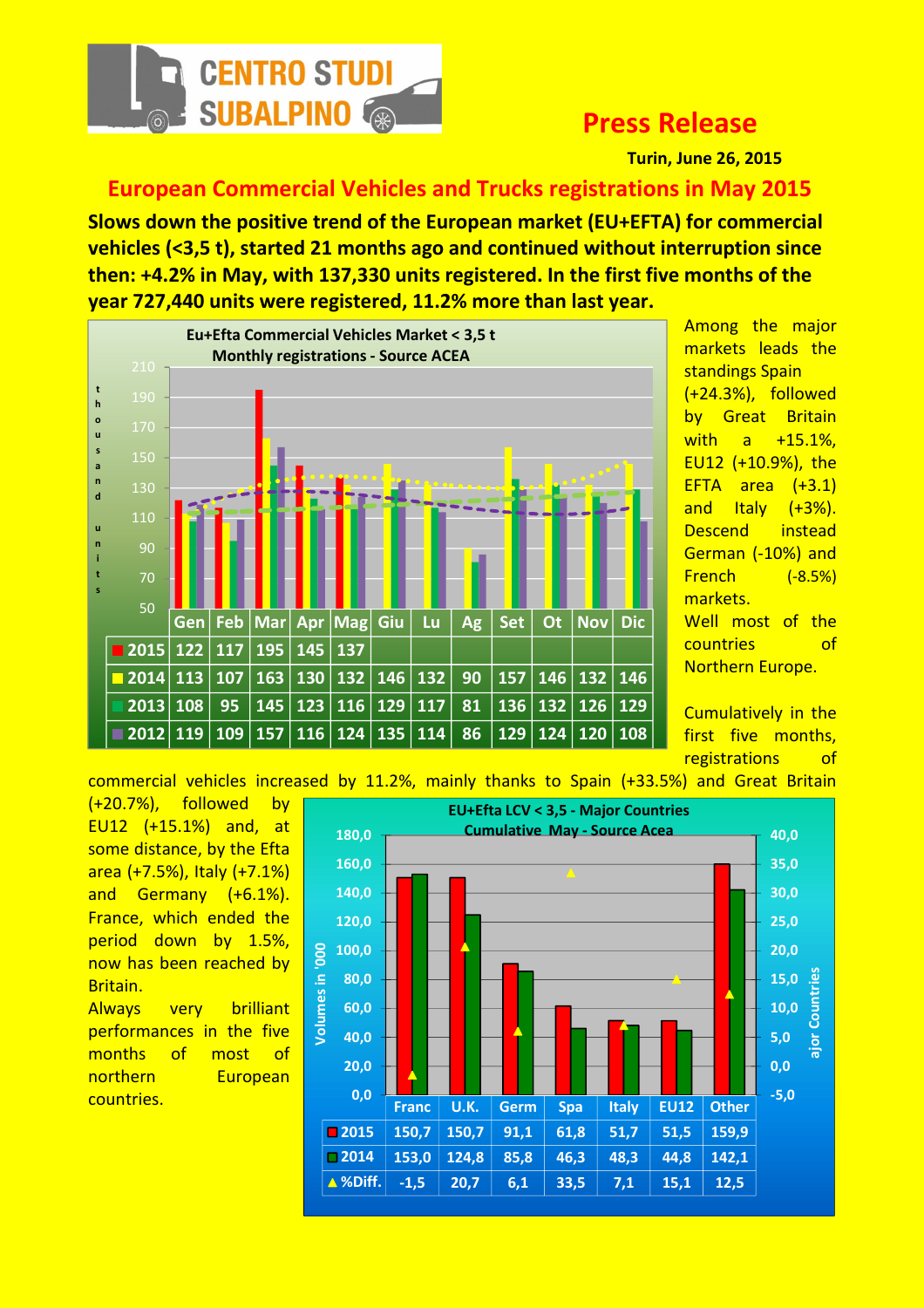Much more sustained the market growth of trucks (>3.5 tonnes), increased in May by 14.7%, a trend that more and more seems to confirm a strong recovery in demand for trucks, after the fall in the second half of last year, although not uniformly in the various economic areas.

In May 26,606 units were registered, and 130,776 in the aggregate amount of the first five months of the year, representing an increase of 11.9%.



The increase is primarily due to Spain, with a substantial increase in registrations of 89,6% related to the program "PIMA Transporte" incentive program for the sales of commercial vehicles and trucks, followed by Great Britain (+35.9%), after a consecutive year of losses in 2014, to the Netherlands (+24.6%), but also to the excellent result of EU12, with a +26.7% [with particularly



large increases in Latvia (+86,6%), Romania (+67.6%), Slovenia (+34.7%), Poland (+24.8%) and Czech Republic (+8.8%)]. Continues the recovery of the French market that earns 25.9% in the month. Also increasing the demand in Italy: +14.2%. Down instead the German market, which lost 6.8% in the month. Also down the EFTA area (-16%).

In sharp increase most of Northern European markets.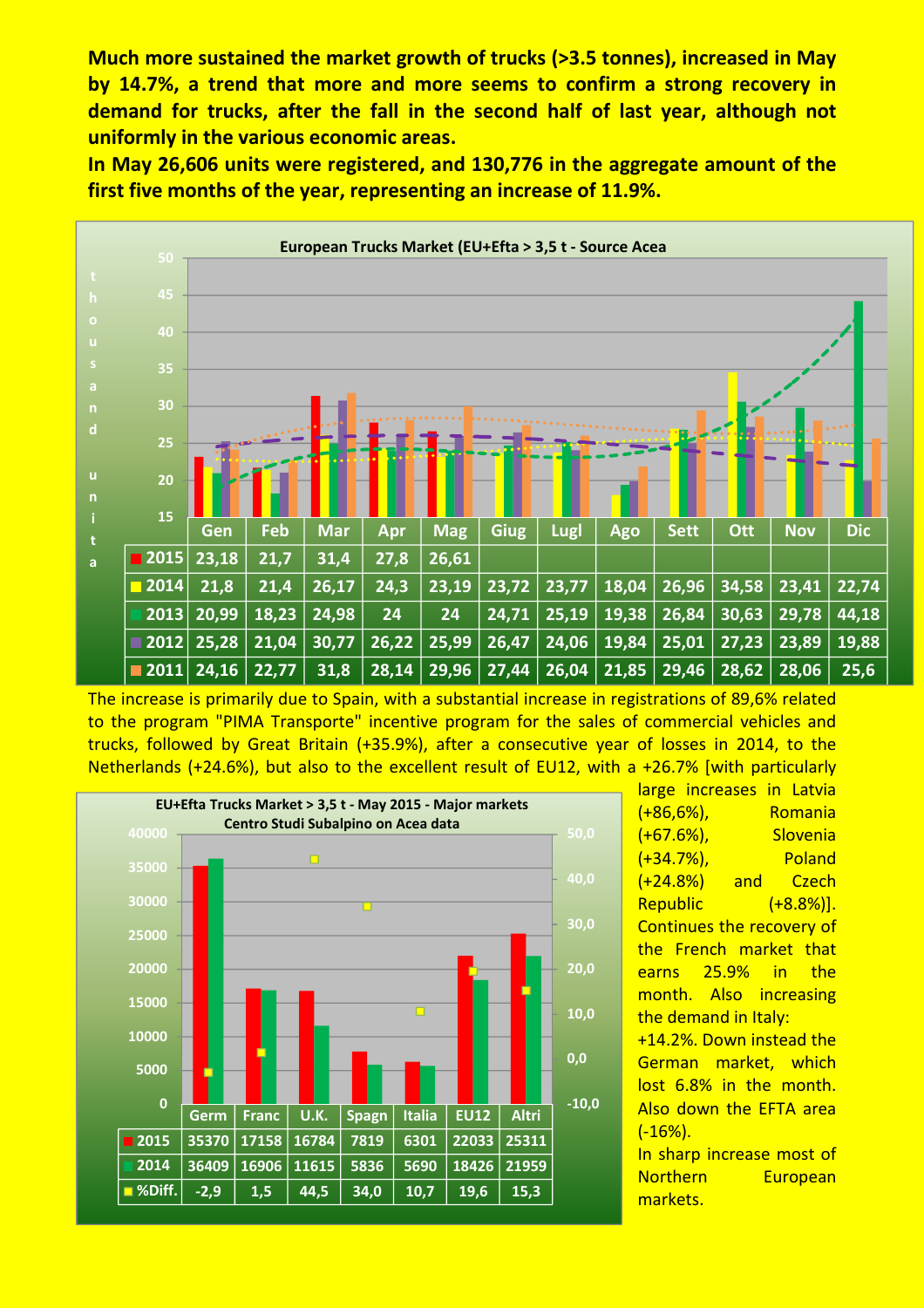Cumulatively in the first five months of the year the increase over last year rises to a +11.9%, mainly because of the great performances of Holland, grown up in the period by as much as 79.7% and the UK (+44,5%), followed by Spain with +34%, and from the EU12 with an increase of 19.6% on last year, [especially thanks to Romania (+45.4%), Slovakia (+28,9%), Slovenia (+25.9%), Hungary (+24.8%) and Poland (+18%)], and Italy with +10.7%. France earns a meager 1.5%, and Germany continues to fall (-2.9%). It also loses the EFTA area (-10%). In sharp increase also most of Northern European markets.

## Always very bright the trend of demand in the field of heavy trucks > 16t: total increase of 19% in



the month, with 21,229 units registered, due mainly to the increase, really extraordinary, in Spain (+92%), followed by UK (+37.8%), recovering the heavy losses of last year, and EU12 (+32.1%). Also in this

area in great shooting the Netherlands rising by 31.1%, and Denmark (+45%). Continues to recover well even France,

rising 28%, while Germany was down by 4.4% and the EFTA area lost 17.2%. Rising almost all the other countries of Northern Europe.

Cumulatively in the first five months of the year the EU+EFTA market rose by 16.8% with 105,695 units registered, but with the progress largely due to the increased demand in UK (+62.6%), followed at some distance by Spain (+37.2%), EU12 (+23.8%), [the latter especially for the good results in Romania (+50.6%), Slovakia (+37.2%) , Hungary (+31%), Slovenia (+27.2%), and Poland (+22.5%)] and Italy (+14.3%). Germany ended the period with a modest +0.8%. France has resumed instead to rise (+4.4%). The Efta area closed the period with a -8.6%. Also in this area to report the excellent recovery of the Netherlands (+87.6%) and Denmark (+57.9%). Also positive

Looking at the economic developments Eurostat has just published the first revision of GDP data for the first quarter 2015 in Europe, showing for the EU and Euro area a general improvement, with particularly brilliant result in Spain, followed by France. Down instead U.K. and Germany. Italy increased of 0,3% and is now considered out of recession. The outlook for the near future then appear brighter. Meanwhile unemployment decreased slightly in April at 11.1% in the Eurozone and at 9.7% in the EU 28, and improving on last year. In